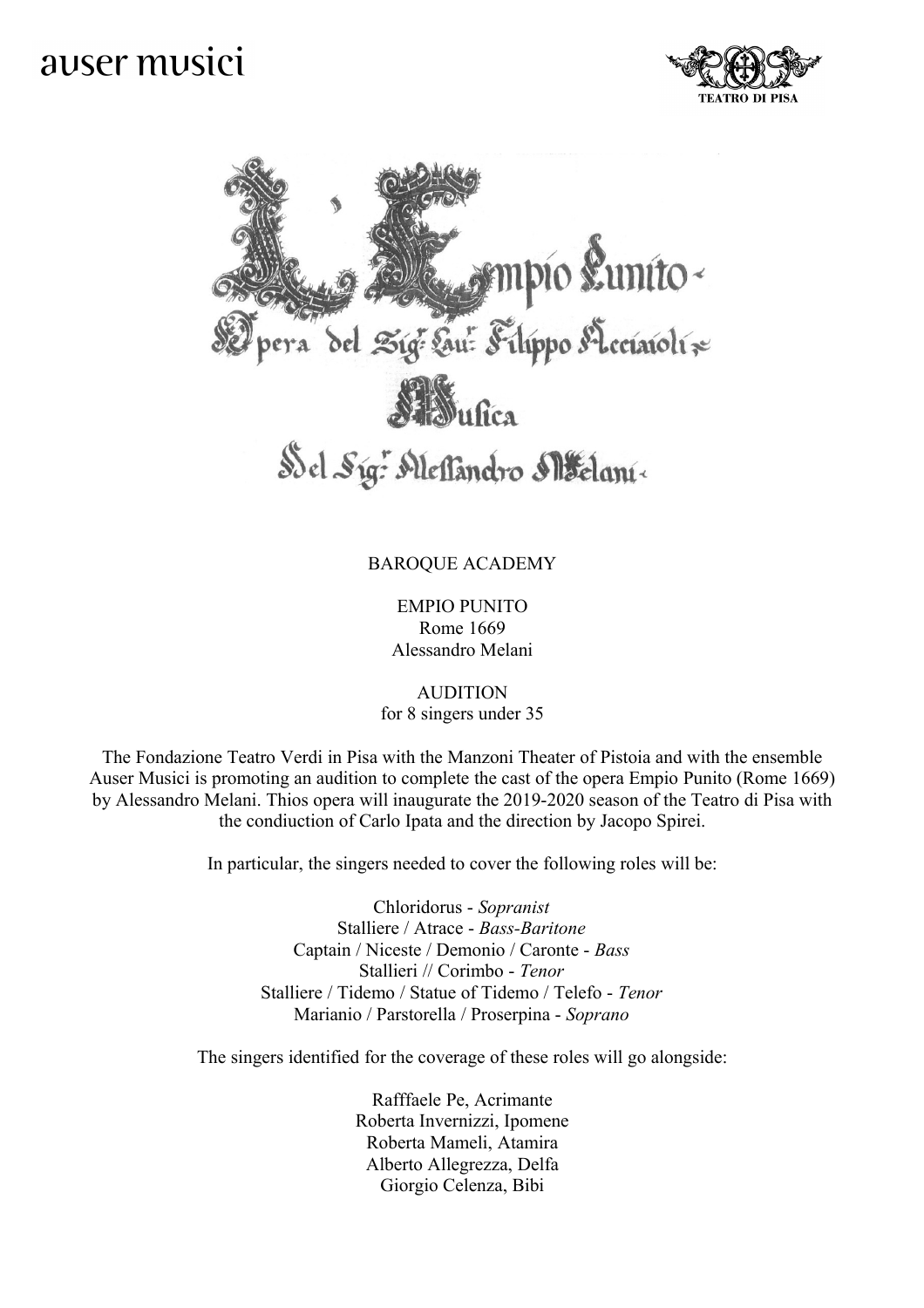



## For the performances scheduled in **Pisa on 12/13 October** and in Pistoia on **19 October 2019**

#### **ESSENTIAL REQUIREMENT**

At the date of the last reply, October 19, 2019 the singers must not have turned 35, so they must be **born by October 18, 1984.**

## **SIGNING UP**

Candidates must pay a contribution of  $\epsilon$  25.00 for secretarial expenses to the account headed to FONDAZIONE TEATRO DI PISA Iban IT86T0503414011000000206445 - SWIFT BAPPIT21T51 writing in the purpose of payment NAME + SURNAME + EMPIO PUNITO and then send an email to info@ausermusici.org with attached:

your curriculum vitae an audio and / or video file of Italian '600 songs (Monteverdi, Cesti, Cavalli and others) distinct of the transfer a recent photograph telephone number and e-mail address date and place of birth

N.B. You will receive the necessary arias for the audition only after the paym,ent. In case of renunciation of the auditions the contribution will not be returned.

#### **DEADLINE**

The deadline for sending the registration is set for Thursday, 31 January 2019.

## **CANDIDATE SELECTION**

The selection will take place in 2 phases:

### **1. PRESELECTION**

Candidates will be evaluated by the Commission on the basis of the materials sent for the preselection. On **April 15, 2019** the list of candidates admitted to the auditions will be announced. Tha audition will take place on **May 26, 2019 in Pisa.** The musical material will be sent by the Production Office upon registration.

#### **2. AUDITIONS**

The auditions will be held **Sunday, May 26, 2019** at the Teatro di Pisa. The aspirants will have to perform, in addition to the scores sent, also a significant piece chosen by the seventeenth-century repertoire. In the case of nominations for more than one role, the singers will have to perform all the pieces assigned for both roles.

An accompanying harpsichord player will be available

The audition will take place with diapason 415.

**8 singers** will be chosen to participate in the preparation stage in July. Of these 8 singers, there will be **6 who will be invited for the production** of Pisa and Pistoia in October. From the auditions will therefore be chosen:

> Sopranista Sopranista Bass-Baritone **Bass**